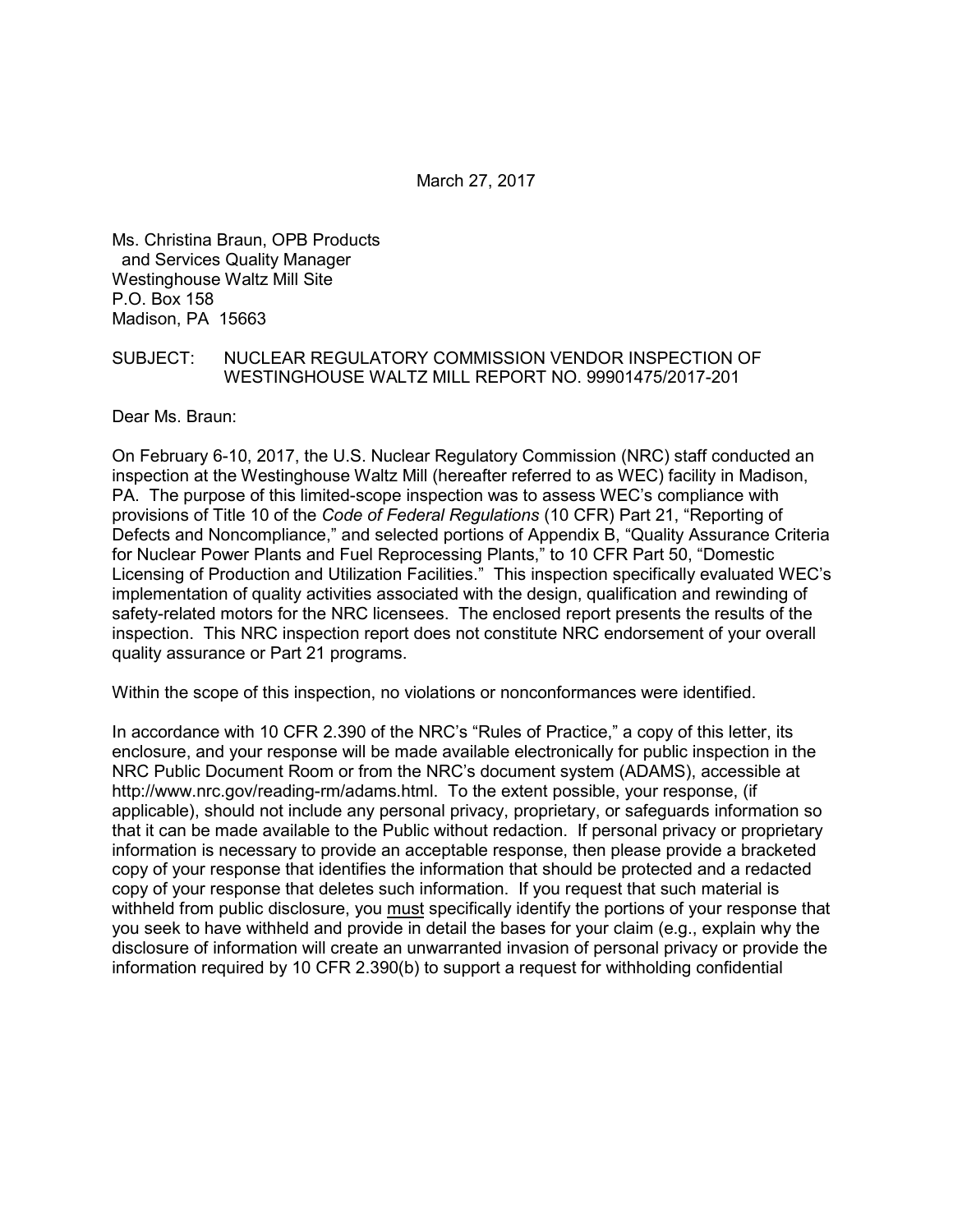C. Braun 2

commercial or financial information). If Safeguards Information is necessary to provide an acceptable response, please provide the level of protection described in 10 CFR 73.21.

Sincerely,

# */RA/*

Terry W. Jackson, Chief Quality Assurance Vendor Inspection Branch-1 Division of Construction Inspection and Operational Programs Office of New Reactors

Docket No.: 99901475

Enclosure: Inspection Report No. 99901475/2017-201 and Attachment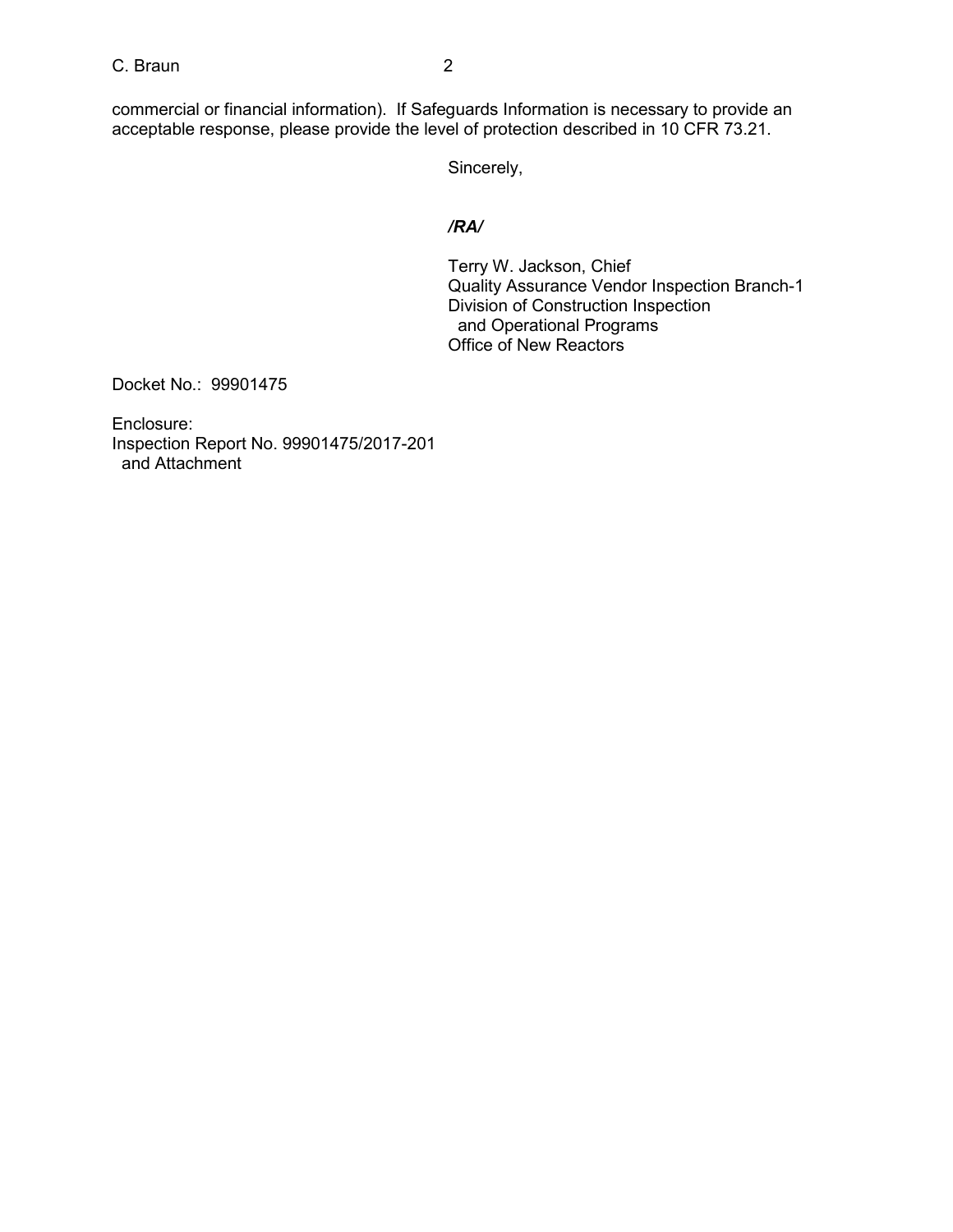# SUBJECT: NUCLEAR REGULATORY COMMISSION VENDOR INSPECTION OF WESTINGHOUSE WALTZ MILL REPORT NO. 99901475/2017-201

DISTRIBUTION: **ASakadales** KKavanagh JBurke NRO\_DCIP\_Distribution ConE\_Resource braunc@westinghouse.com

|                             | ADAMS Accession No.: ML17081A483 |           | *via e-mail     |                 | <b>NRO-002</b> |
|-----------------------------|----------------------------------|-----------|-----------------|-----------------|----------------|
| <b>OFC</b>                  | NRO/DCIP/QVIB-1                  |           | NRO/DCIP/QVIB-1 | NRO/DCIP/QVIB-1 |                |
| <b>NAME</b>                 | AArmstrong                       | JJacobson |                 | PNatividad*     |                |
| <b>DATE</b>                 | 03/23/17                         | 03/23/17  |                 | 03/24/17        |                |
| <b>OFC</b>                  | R-I/DRP/PB2                      |           | NRO/DCIP/QVIB-1 |                 |                |
| <b>NAME</b>                 | EDiPaolo*                        | TJackson  |                 |                 |                |
| <b>DATE</b>                 | 03/23/17                         | 03/27/17  |                 |                 |                |
| <b>OFFICIAL RECORD COPY</b> |                                  |           |                 |                 |                |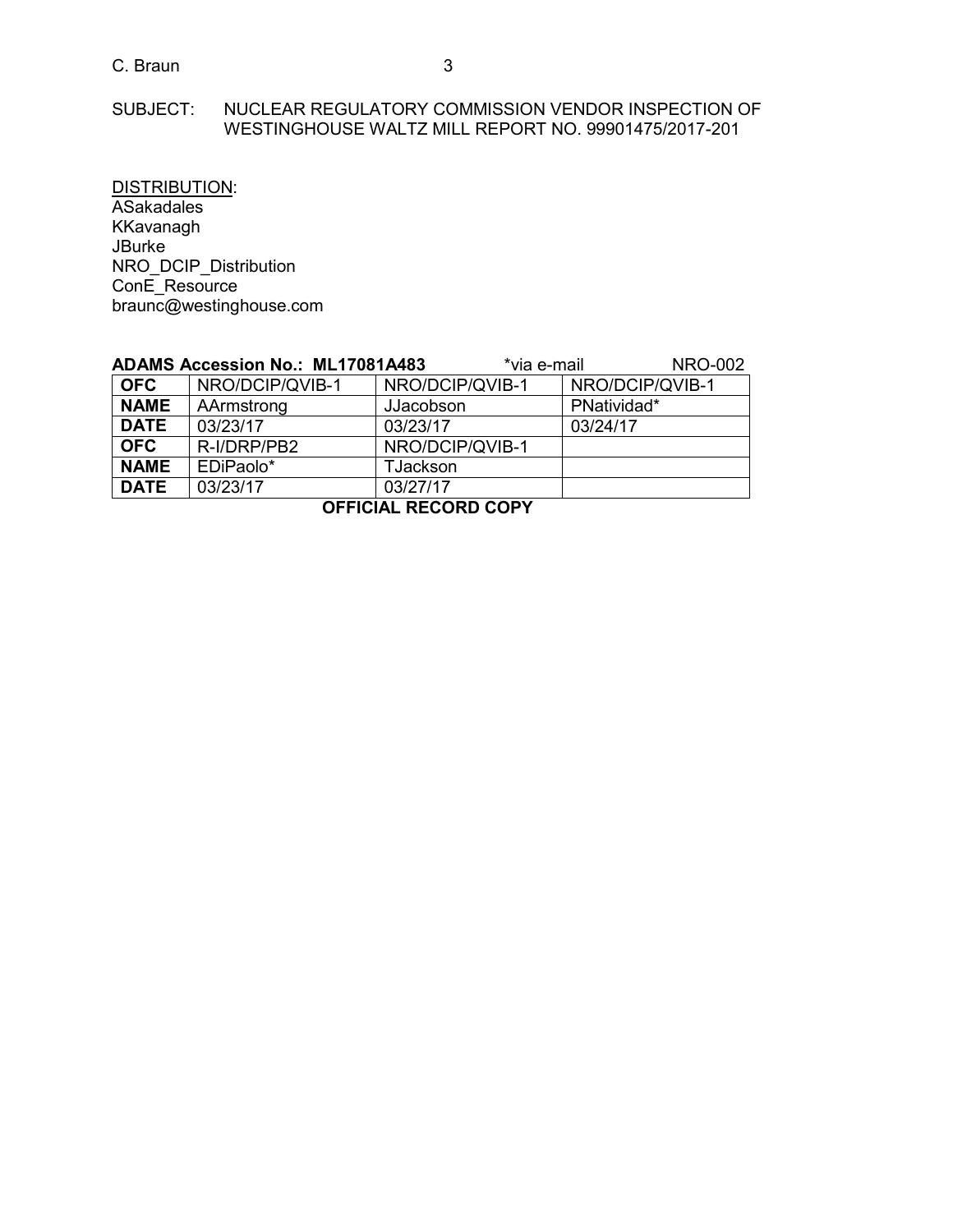## **U.S. NUCLEAR REGULATORY COMMISSION OFFICE OF NEW REACTORS DIVISION OF CONSTRUCTION INSPECTION AND OPERATIONAL PROGRAMS VENDOR INSPECTION REPORT**

| Docket No.:                       | 99901475                                                                                                                                                                                          |                                                                                         |  |
|-----------------------------------|---------------------------------------------------------------------------------------------------------------------------------------------------------------------------------------------------|-----------------------------------------------------------------------------------------|--|
| Report No.:                       | 99901475/2017-201                                                                                                                                                                                 |                                                                                         |  |
| Vendor:                           | <b>Westinghouse Waltz Mill Site</b><br>P.O. Box 158<br>76118 Madison, PA 15663                                                                                                                    |                                                                                         |  |
| <b>Vendor Contact:</b>            | Christina Braun, OPB Products and Services Quality Manager<br>braunc@westinghouse.com<br>(412) 584-4304                                                                                           |                                                                                         |  |
| <b>Nuclear Industry Activity:</b> | Westinghouse Waltz Mill manufactures, tests and dedicates<br>pumps and motors, parts and services for the AP1000<br>construction activities and components for operating nuclear<br>power plants. |                                                                                         |  |
| <b>Inspection Dates:</b>          | February 6-10, 2017                                                                                                                                                                               |                                                                                         |  |
| Inspectors:                       | Aaron Armstrong<br>Jeffrey Jacobson<br><b>Phil Natividad</b><br>Eugene Dipaolo                                                                                                                    | NRO/DCIP/QVIB-1, Inspection Leader<br>NRO/DCIP/QVIB-1<br>NRO/DCIP/QVIB-1<br>R-I/DRS/EB2 |  |
| Approved by:                      | Terry W. Jackson, Chief<br>Quality Assurance Vendor Inspection Branch-1<br>Division of Construction Inspection<br>and Operational Programs<br><b>Office of New Reactors</b>                       |                                                                                         |  |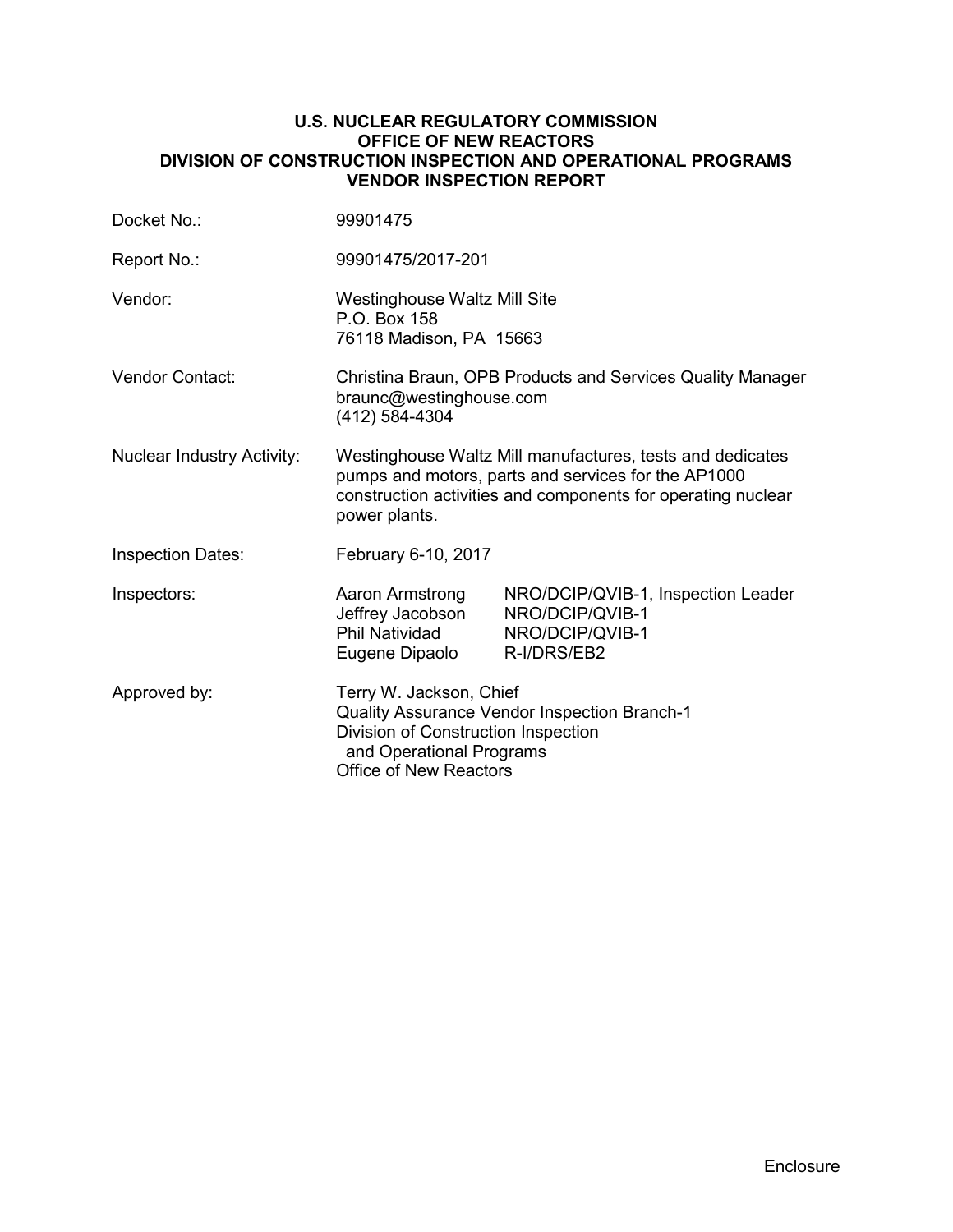# **EXECUTIVE SUMMARY**

Westinghouse Waltz Mill 99901475/2017-201

The U.S. Nuclear Regulatory Commission (NRC) staff conducted a vendor inspection at the Westinghouse Waltz Mill (hereafter referred to as WEC) facility. The purpose of this technically-focused inspection was to verify that WEC had implemented an adequate quality assurance (QA) program that complies with the requirements of Appendix B, "Quality Assurance Criteria for Nuclear Power Plants and Fuel Reprocessing Plants," to Title 10 of the *Code of Federal Regulations* (10 CFR) Part 50, "Domestic Licensing of Production and Utilization Facilities." In addition, the inspectors also verified that WEC had implemented a program under 10 CFR Part 21, "Reporting of Defects and Noncompliance," that met the NRC's regulatory requirements. The inspectors conducted the inspection from February 6-10, 2017. This was the second NRC vendor inspection at this facility.

The following regulations served as the bases for the NRC inspection:

- Appendix B to 10 CFR Part 50
- 10 CFR Part 21

During the course of this inspection, the NRC inspectors implemented Inspection Procedure (IP) 43002, "Routine Inspections of Nuclear Vendors"; IP 43004, "Inspection of Commercial-Grade Dedication Programs"; and IP 36100, "Inspection of 10 CFR Part 21 and Programs for Reporting Defects and Noncompliance."

The NRC inspectors concluded that WEC's QA policies and procedures comply with the applicable requirements of Appendix B to 10 CFR Part 50 and 10 CFR Part 21, and that WEC's personnel are implementing these policies and procedures effectively. The results of the inspection are summarized below.

#### Inspection Areas

The NRC inspectors determined that WEC is implementing its programs for design control, commercial-grade dedication, supplier oversight, control of measuring and test equipment, nonconforming material parts, and components, and corrective action in accordance with the applicable regulatory requirements of Appendix B to 10 CFR Part 50. Also, WEC is implementing its 10 CFR Part 21 program in accordance with the regulatory requirements. Based on the limited sample of documents reviewed and activities observed, the inspectors also determined that WEC is implementing its policies and procedures associated with these programs and no findings of significance were identified.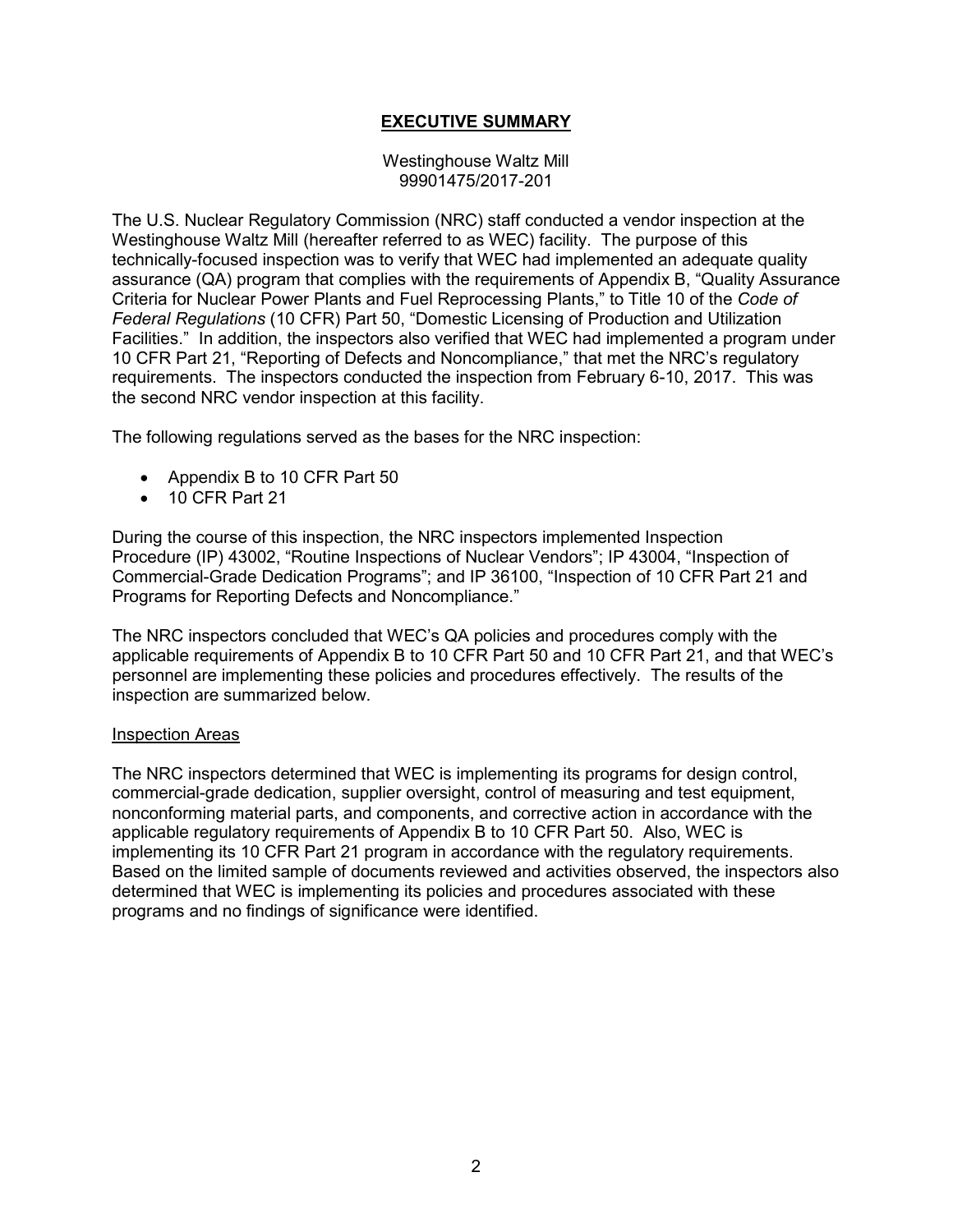# **REPORT DETAILS**

# 1. 10 CFR Part 21 Program

#### a. Inspection Scope

The NRC inspection team reviewed the policies and implementing procedures that govern WEC's implementation of 10 CFR Part 21, "Reporting of Defects and Noncompliance" program. The NRC inspection team reviewed a sample of WEC's 10 CFR Part 21 evaluations from the last three years to verify compliance with the requirements of 10 CFR 21.21, "Notification of Failure to Comply or Existence of a Defect and its Evaluation." The team reviewed a sample of purchase orders (POs) issued by WEC for of safety-related materials, services and equipment to verify compliance with the requirements of 10 CFR 21.31, "Procurement Documents." The team verified that WEC implemented the posting requirements of 10 CFR 21.6. The NRC inspection team also reviewed WEC's procedures that govern corrective action and nonconforming conditions to verify adequate implementation of the regulatory requirements to identify and correct conditions adverse to quality. The NRC inspection team also verified that WEC's nonconformance and corrective action procedures provide link to the 10 CFR Part 21 program. The attachment to this inspection report lists the documents reviewed by the NRC inspection team

## b. Observations and Findings

No findings of significance were identified.

c. Conclusion

The NRC inspection team concluded that WEC established a 10 CFR Part 21 program in accordance with the regulatory requirements. Based on the limited sample of documents reviewed, the NRC inspection team determined that WEC was effectively implementing its policies and procedures associated with 10 CFR Part 21. No findings of significance were identified.

#### 2. Design Control

#### a. Inspection Scope

The NRC inspection team reviewed WEC's implementation of its policies and procedures governing design control in order to verify compliance with the requirements of Criterion III, "Design Control," of Appendix B to 10 CFR Part 50. In conjunction with a review of WEC Sales Order 98319 and also corrective action prevention and learning (CAPAL) 100010343, the NRC inspection team reviewed Drawing 1144E14, Revisions 6 and 8, and the associated documentation listed below. These documents describe a design change performed during refurbishment of a safety-related spent fuel assembly handling tool. Quality Releases QR-97304 and QR-15-1095 were reviewed documenting WEC's quality review and completion of the design change as a corrective action to address breakage of an anti-rotation steel dowel pin. Additionally, the NRC inspection team interviewed design engineering personnel associated with the corrective action and refurbishment activities. The NRC inspection team also reviewed the Apparent Cause Analysis performed as part of WEC's investigations, and determined that the design change and quality documentation adequately addressed this issue.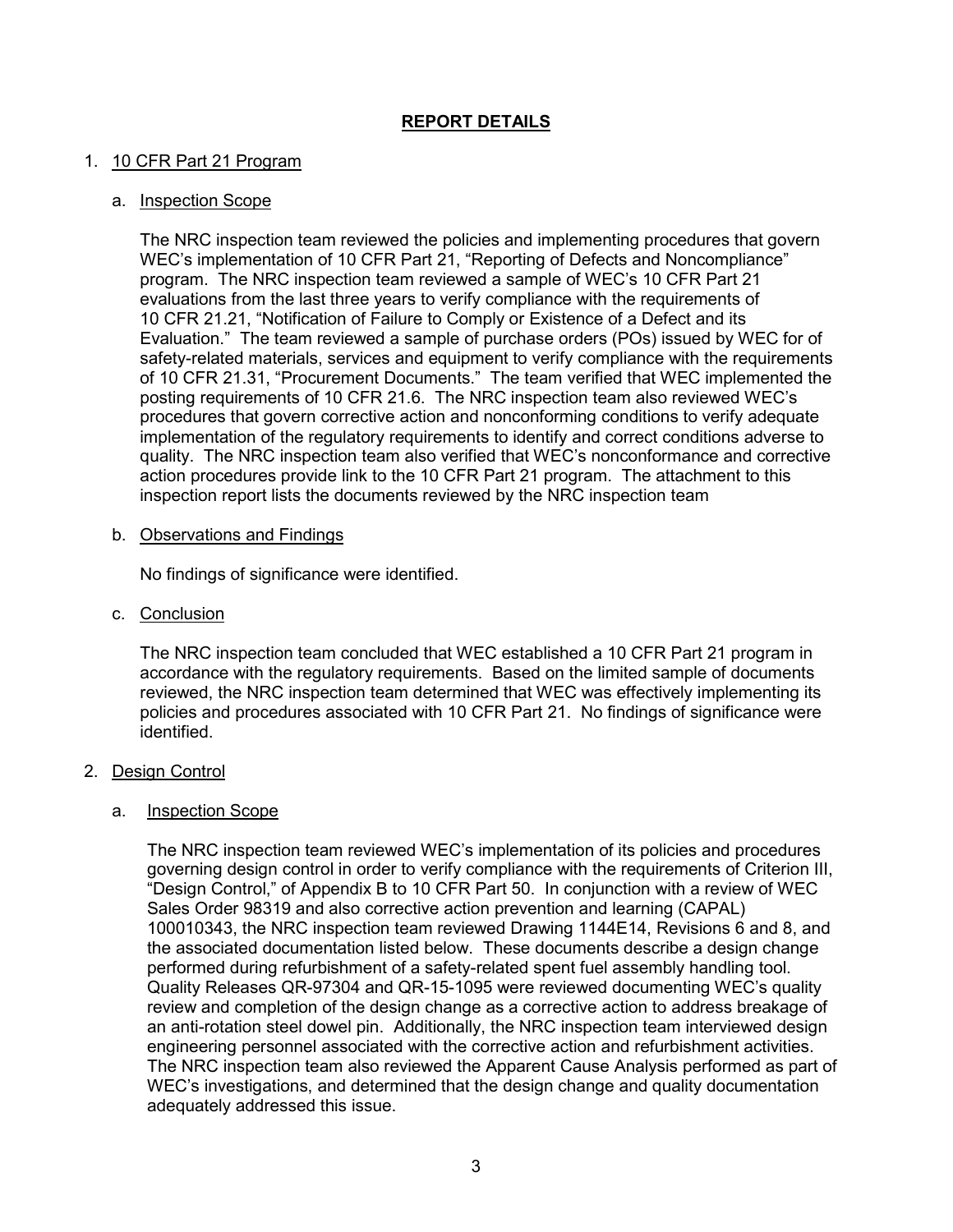## b. Observations and Findings

No findings of significance were identified.

#### c. Conclusion

The NRC inspection team determined that WEC's implementation of its policies and procedures associated with design control met the requirements of Criterion III, "Design Control," of Appendix B to 10 CFR Part 50 based on the limited sample reviewed.

## 3. Environmental Qualification of New and Rewound Motors

## a. Inspection Scope

The NRC inspection team reviewed WEC's documents and discussed with WEC staff the methods utilized for maintaining environmental qualification of the motors being supplied from the Waltz Mill facility, including new replacement motors, new design motors, and motors that are rewound, both at WEC and subcontractor facilities. The NRC inspection team reviewed WCAP-8687, "Equipment Qualification Test Report Westinghouse LMD Motor Insulation (Environmental Testing)," Revision 2, dated March 1983, which provides the baseline qualification for the thermoelastic epoxy insulation system used in the stators for the 200-2000 horse power (hp) motors. The inspectors reviewed the thermal aging analysis included in WCAP-8687, including the appropriateness of the activation energy used for the insulation system. The NRC inspection team reviewed SE&PT EQ&T-3961, "Environmental Qualification of Westinghouse Motor Company Large Motor Insulation System," Revision 4, dated July 30, 2009, which provided an analysis and comparison of original materials utilized by Westinghouse Buffalo (the OEM for these motors) in the fabrication of the insulation system against those currently available and in use at WEC and TECO Westinghouse (TECO).

The NRC inspectors reviewed Commercial Grade Dedication Instruction (CDI) CDI-4762, Revision 1, dated October 6, 2016, which is utilized by WEC to dedicate the commercially procured varnish used in the manufacture of random wound motors at WEC.

The NRC inspection team reviewed Entergy Purchase Order (PO) #10398691, Revision 1, dated November 3, 2014, to WEC for the purchase of (1) 5 hp, squirrel cage induction motor and the associated safety-related PO #4500658518, Revision 2, dated March 23, 2015, from WEC to Baldor Electric. The inspectors verified that WEC appropriately passed down material specifications to Baldor sufficient to maintain the environmental qualification of the motors.

The NRC inspectors reviewed Arizona Public Service Company PO #500599140, dated December 4, 2015 to WEC for an 800 hp, 4 kilovolt (kV) induction motor and associated WEC PO #4500683174, Revision 2, September 23, 2016, from WEC to TECO.

# b. Observations and Findings

No findings of safety significance were identified by the inspectors.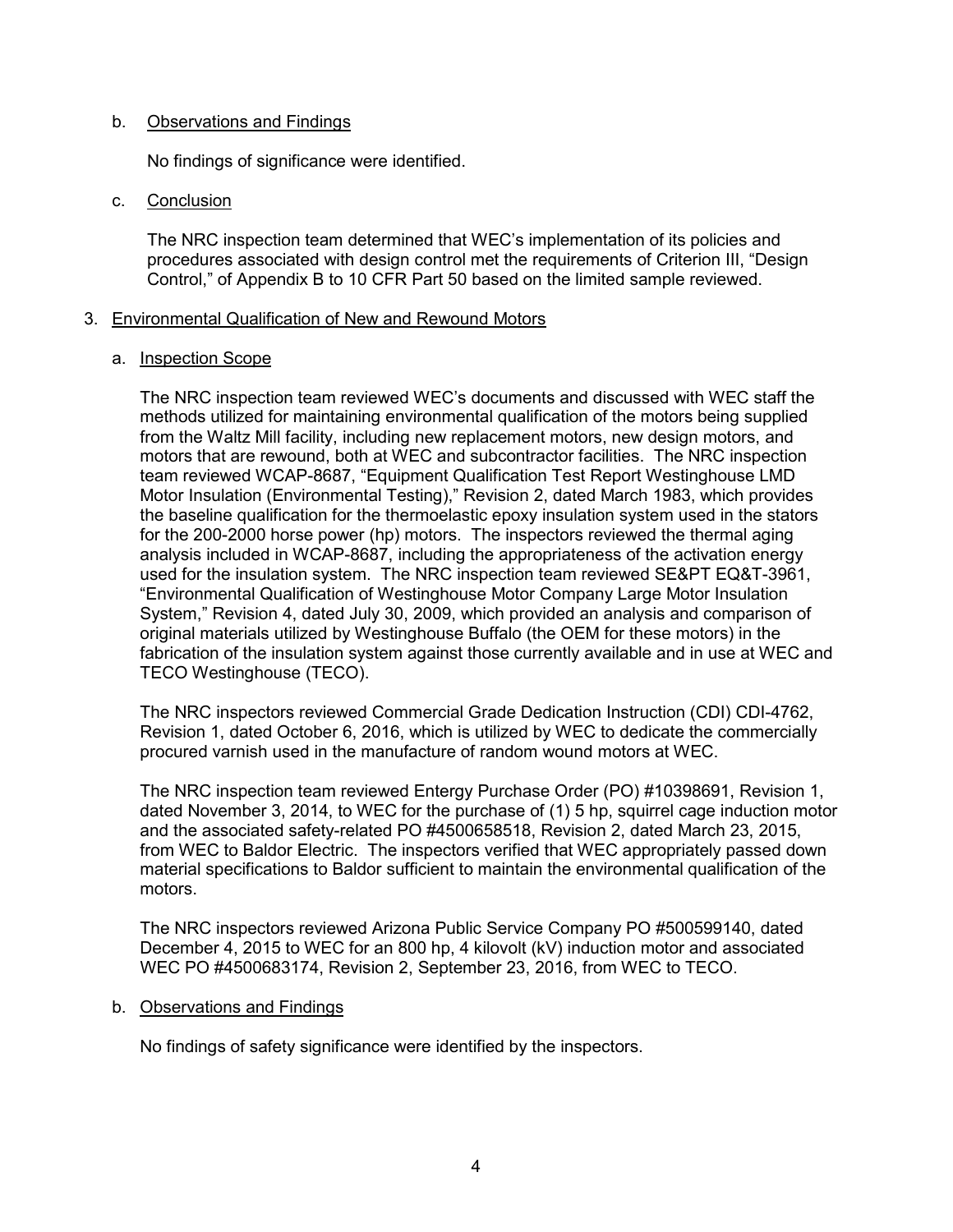# c. Conclusion

The NRC inspection team determined that WEC was properly controlling the materials utilized in rewinding the motors, sufficient to maintain their environmental qualification, both for the motors rewound at WEC and those rewound by their contractor TECO Westinghouse.

# 4. Engineering Analysis for Extending Qualified Life

# a. Inspection Scope

The NRC inspection team reviewed Duke Contract #00194321 to WEC, dated January 6, 2015, for performance of an engineering evaluation to extend the qualification of the Oconee High Pressure Injection Pump from 72 hours to 30 days. The inspectors reviewed the associated thermal aging analysis performed by WEC and contained in RRS/PMPS(NS)-02-008, "High Pressure Injection Pump Evaluation in High Temperature Environment," Revision 3, dated January 2015. The inspectors reviewed the basis for activation energy utilized in the thermal aging analysis. The inspectors verified that the thermal aging analysis was appropriately performed and that the activation energy utilized in the Arrhenius equations contained within the thermal aging analysis was acceptable. The inspectors noted that the WEC analysis was limited to thermal effects only as Duke did not indicate to WEC that there would be any change to the radiation requirements or other post-accident environmental conditions. These additional factors would have to be considered and evaluated separately, as applicable, in order actually extend the qualified life of these pumps/motors.

# b. Observations and Findings

No findings of safety significance were identified by the inspectors.

# c. Conclusion

The NRC inspection team determined that WEC is also effectively implementing its design control processes for engineering analysis associated with extending qualified life of motors.

# 5. Instructions, Procedures, and Drawings:

# a. Inspection Scope

The NRC inspection team reviewed WEC's implementation of policies and procedures governing instructions, procedures, and drawings associated with Criterion V, "Instructions, Procedures, and Drawings," of Appendix B to 10 CFR Part 50. Specifically, the NRC inspection team reviewed samples of sales orders, corrective action prevention and learning CAPALs, cause analyses, and WEC's corporate-level (i.e., "Level 2") procedures for safety classification (W2-8.2-102) and Corrective Action Program (CAP) (W2-5.1-100). The NRC inspection team reviewed completion of a sampling of checklists, procedure data sheets, and associated quality documentation in order to verify the adequacy of both technical and regulatory compliance. Although the NRC inspection team noted instances of a closure-review checklist that appeared not to have been completed, upon review it was determined that the individual checklists appropriately made reference to technical justifications that were adequate and documented within the quality records packages. The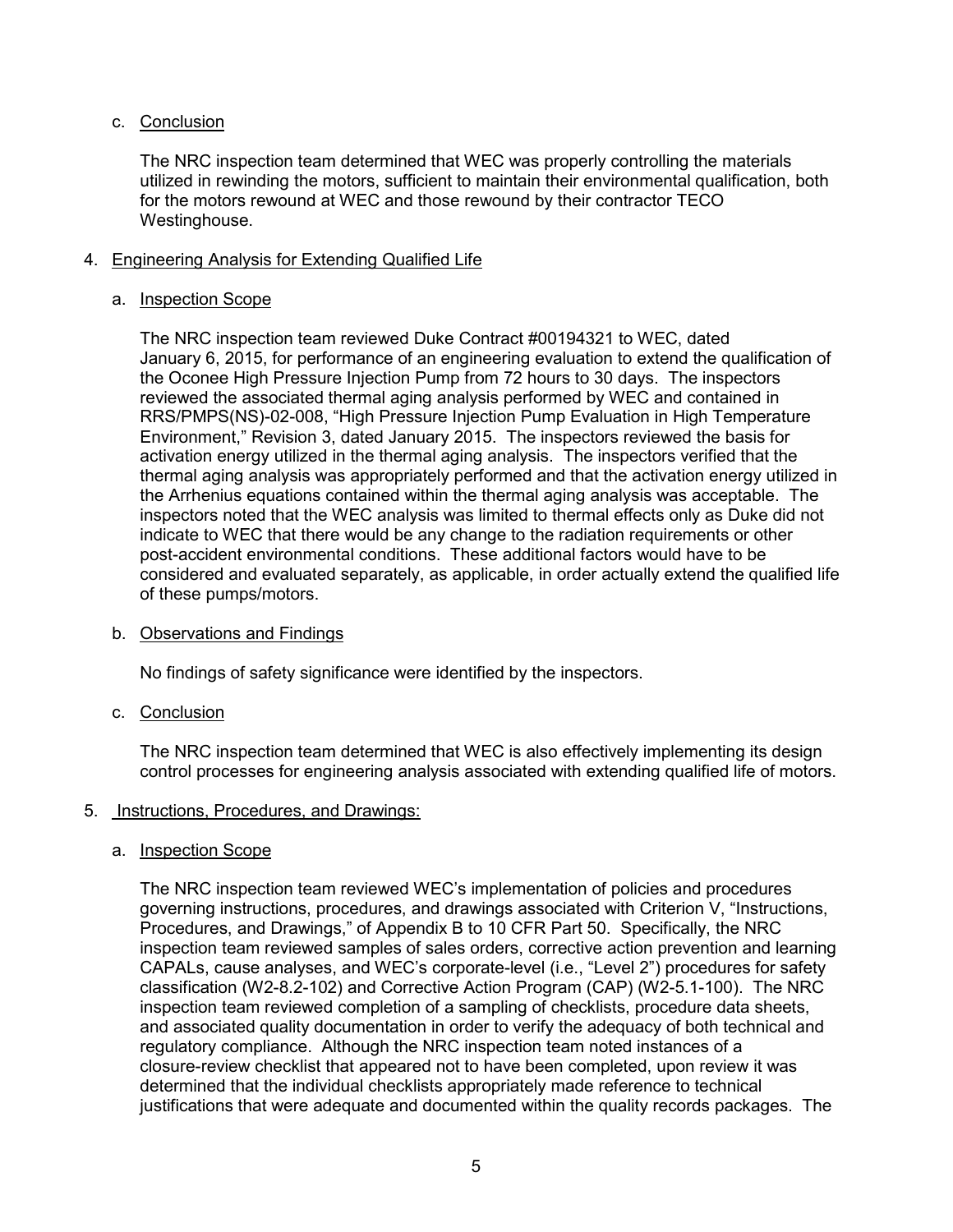attachment to this inspection report lists the individuals interviewed and the documents reviewed by the NRC inspection team, including CAPALs initiated by WEC during the inspection.

#### b. Observations and Findings

No findings of significance were identified

c. Conclusion

The NRC inspection team determined that WEC's implementation of its policies and procedures associated with instructions, procedures, and drawings met the requirements of Criterion V, "Instructions, Procedures, and Drawings," of Appendix B to 10 CFR Part 50 based on the samples reviewed.

## 6. Control of Purchased Material, Equipment, and Services:

## a. Inspection Scope

The NRC inspection team reviewed WEC's policies and procedures in compliance with Criterion VII, "Control of Purchased Material, Equipment, and Services", of Appendix B to 10 CFR Part 50. The NRC inspection team verified WEC implemented provisions in their dedication plans to verify the capabilities of their suppliers. Specifically, the NRC inspection team verified that applicable quality requirements, including technical and regulatory requirements, were specified in the procurement documents and these were reviewed and extended to lower-tier suppliers when necessary. The attachment to this inspection report lists the individuals interviewed and documents reviewed by the NRC inspection team.

#### b. Observations and Findings

No findings of significance were identified.

# c. Conclusion

The NRC inspection team determined that WEC's implementation of its policies and procedures associated with the control of purchased material, equipment, and services met the requirements of Criterion VII, "Control of Purchased Material, Equipment, and Services," of Appendix B to 10 CFR Part 50 based on the limited number of samples reviewed.

# 7. Commercial-Grade Dedication (CGD)

#### a. Inspection Scope

The NRC inspection team reviewed WEC's policies and implementing procedures that govern the CGD program to verify compliance with the regulatory requirements of Criterion III, "Design Control," and Criterion VII, "Control of Purchased Material, Equipment, and Services," of Appendix B to 10 CFR Part 50.

The NRC inspection team reviewed a sample of three dedication packages to assess the different elements of the CGD program which included dedication plan, POs, the technical evaluation process, receipt inspection reports, certificates of compliance, various design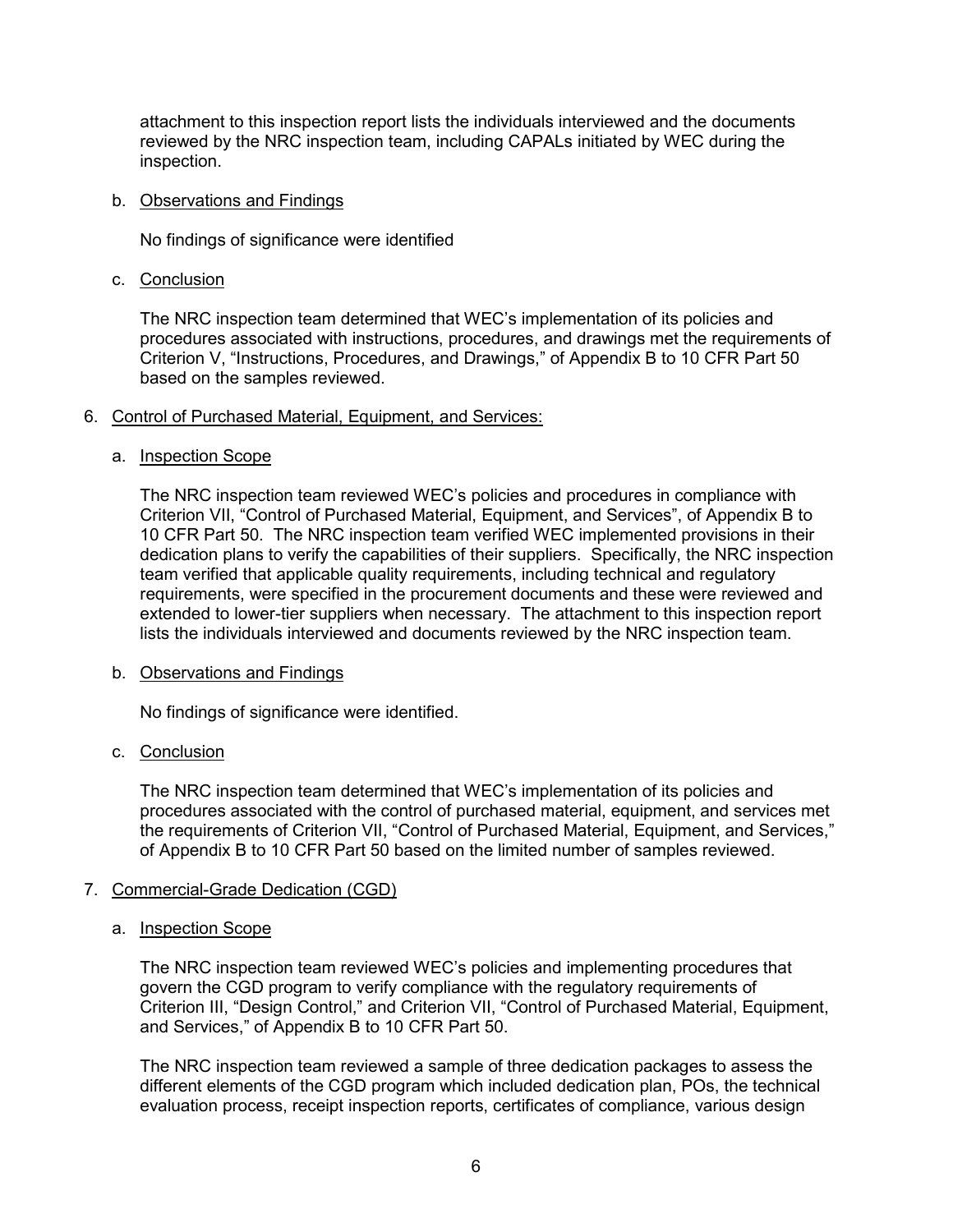drawings, and technical information. The NRC inspection team evaluated the criteria for the identification of the safety function(s) of an item, selection of critical characteristics and acceptance criteria, and the identification of verification methods to verify effective implementation of WEC's dedication process. The NRC inspection team reviewed dedication package CDI-4127, Revision 7, dated August 25, 2015, "CGD 93A, 93A-1 and 100, Westinghouse Seal Inserts." The inspection team also reviewed CDI-4379, Revision 0, dated November 11, 2011, "CGD Model 93, 93A-1 and Model 100 Westinghouse Wave Spring." The NRC inspection team discussed the CGD program with WEC's staff. The documents reviewed by the inspectors are included in the attachment to the inspection report.

## b. Observations and Findings

No findings of significance were identified.

## c. Conclusion

The NRC inspection team determined that WEC established a program that adequately controls design in accordance with the regulatory requirements of Criteria III and VII of Appendix B to 10 CFR Part 50. Based on the limited sample of documents reviewed, the inspectors determined that WEC is also effectively implementing its design control processes.

## 8. Nonconforming Materials, Parts, or Components and Corrective Action

a. Inspection Scope

The NRC inspection team reviewed WEC's policies and implementing procedures that govern the nonconformance program and CAP to verify compliance with the requirements of Criterion XV, "Nonconforming Materials, Parts, or Components," and Criterion XVI, "Corrective Action," of Appendix B to 10 CFR Part 50. The NRC inspection team reviewed WEC's CAPAL and design evaluation/non-conformance (DENC) reports to verify that WEC implemented an adequate program to ensure that conditions adverse to quality and non-conforming items were promptly identified and corrected. The NRC inspection team reviewed a sample of CAPALs including their required level of root and apparent cause analyses as required by WEC's safety classification procedures. WEC appropriately requires causal analyses for consideration of corrective actions for significant conditions adverse to quality, associated with safety-related work (i.e., WEC Levels 1-3). The NRC inspection team verified that nonconforming components were properly identified, marked, and segregated when practical, to ensure they were not reintroduced into the manufacturing processes. In addition, the NRC inspection team verified that the WEC CAP and nonconformance program provided a connection to the 10 CFR Part 21 program.

The NRC inspection team reviewed CAPAL 100419890, "Seabrook PCCW Motor Failure," dated October 7, 2016 and the corrective actions taken and discussed these with WEC's staff. The Westinghouse Life Line D model HSDP 4 kV, 700 hp induction motors were manufactured in the 1977 timeframe. The NRC inspectors noted that Palo Verde currently has four motors, Hope Creek has two motors and Taiwan (Maanshan NPP) also have these motors, all which are still in service in their 1977 configuration and there have been no other known failures. The inspection team determined that there were no generic or QA programmatic issues identified for these induction motors.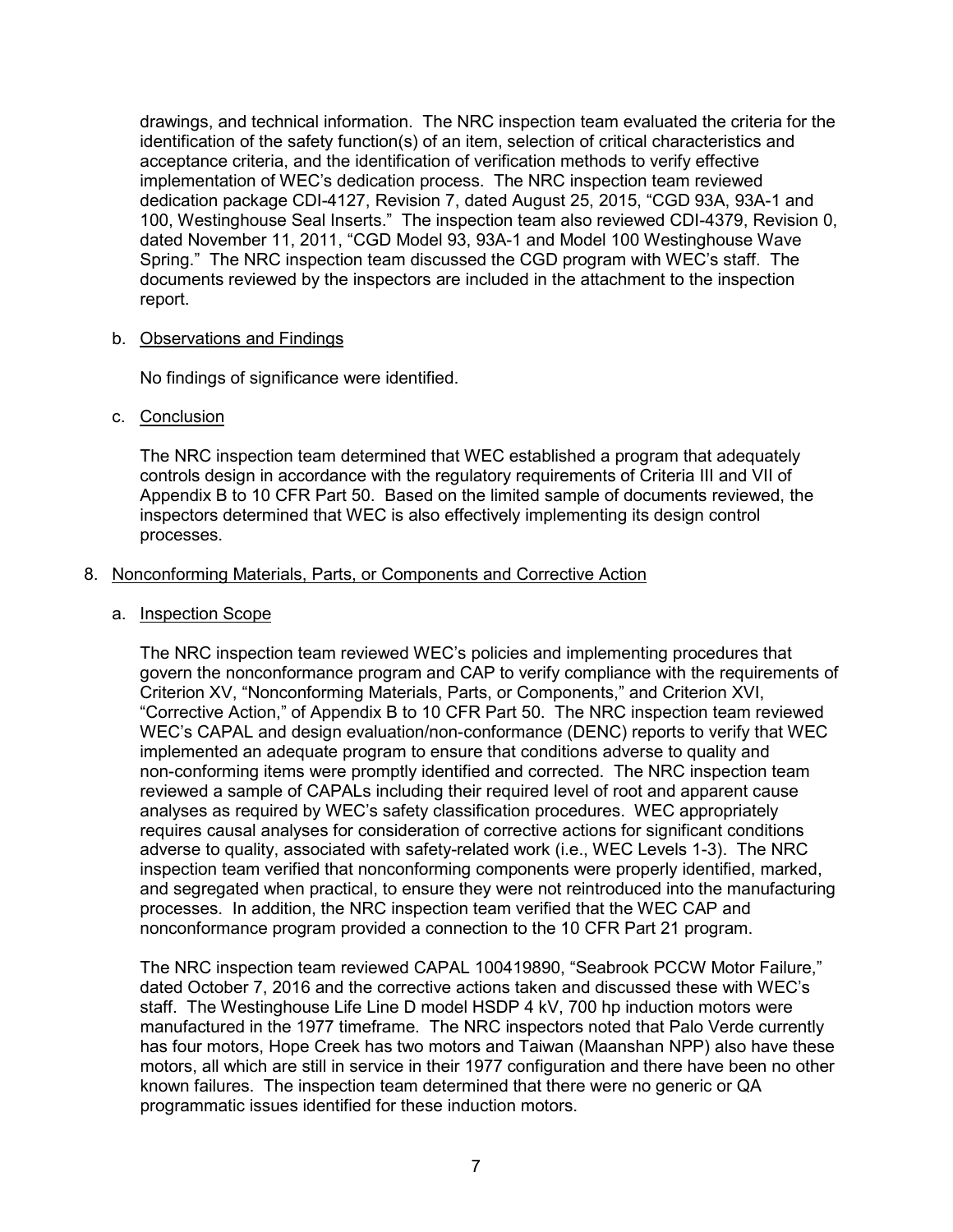The attachment to this inspection report lists the individuals interviewed and the documents reviewed by the NRC inspection team, with no findings of significance identified by the NRC inspection team.

#### b. Observations and Findings

No findings of significance were identified.

c. Conclusion

The NRC inspection team concluded that WEC has established nonconformance and corrective action programs in accordance with the regulatory requirements of Criterion XV and Criterion XVI of Appendix B to 10 CFR Part 50. Based on the limited sample of documents reviewed, the NRC inspection team also determined that WEC was implementing its policies and procedures associated with its nonconformance and corrective action programs.

## 9. Entrance and Exit Meetings

On February 6, 2017 the NRC inspection team discussed the scope of the inspection with Ms. Christina Braun, OPB Products and Services Quality Manager, and other members of WEC's management and technical staff. On February 10, 2017, the NRC inspection team presented the inspection results and observations during an exit meeting with Christina Braun and other members of WEC's management and technical staff. The attachment to this report lists the attendees of the entrance and exit meetings, as well as those individuals whom the NRC inspection team interviewed.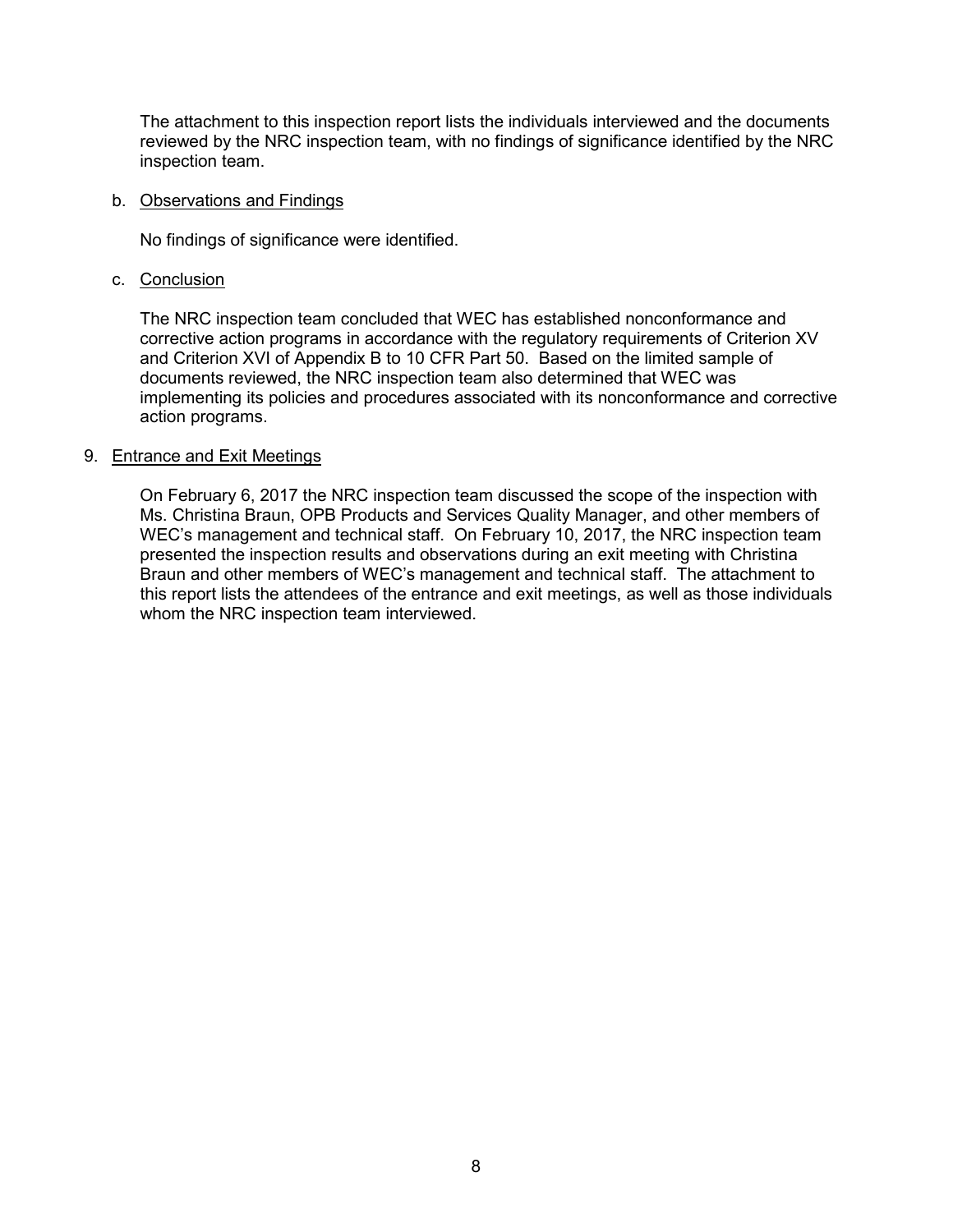# **ATTACHMENT**

# 1. ENTRANCE AND EXIT MEETING ATTENDEES

| <b>Name</b>             | <b>Title</b>                                               | <b>Affiliation</b> | <b>Entrance</b> | Exit | Interviewed |
|-------------------------|------------------------------------------------------------|--------------------|-----------------|------|-------------|
| Aaron Armstrong         | Vendor inspector                                           | <b>NRC</b>         | X               | X    |             |
| Jeffery Jacobson        | Vendor inspector                                           | <b>NRC</b>         | X               | X    |             |
| Phil Natividad          | Vendor inspector                                           | <b>NRC</b>         | X               | X    |             |
| Eugene Dipaolo          | <b>SR Resident Inspector</b>                               | <b>NRC</b>         | X               | X    |             |
| Joshua Ceccherti        | Design Engineer                                            | <b>WEC</b>         |                 |      | X           |
| Craig Deah              | Manager PWR Tooling and<br>Technology                      | <b>WEC</b>         |                 |      | X           |
| <b>Mark Hale</b>        | <b>Quality Engineering</b>                                 | <b>WEC</b>         |                 | X    | X           |
| David Howell            | <b>SVP Operating</b><br>Plant                              | <b>WEC</b>         | X               |      |             |
| <b>Steve Hamilton</b>   | SVP Chief Q Officer                                        | <b>WEC</b>         | X               | X    |             |
| John Duke               | RES QA Engineer                                            | <b>WEC</b>         | $\mathsf{X}$    | X    |             |
| <b>Christian Braun</b>  | <b>Product Services QA</b><br>Manager                      | <b>WEC</b>         | X               | X    |             |
| Steve Ira               | <b>VP Operating Plant SVCS</b>                             | <b>WEC</b>         | X               |      |             |
| Jonathan                | <b>Directors Operation Plant</b>                           | <b>WEC</b>         | $\pmb{\times}$  | X    |             |
| Golnoski<br>David Bigis | Quality - Americas<br><b>Wesdyne Operations</b><br>Manager | <b>WEC</b>         | X               | X    |             |
| <b>Hilary Neal</b>      | Manager OPB<br>Performance Improvement                     | <b>WEC</b>         | X               |      |             |
| <b>Tony Conant</b>      | Director OWM                                               | <b>WEC</b>         | X               | X    |             |
| Jeffery Chaple          | Director Technology and<br>Innovation                      | <b>WEC</b>         | X               | X    |             |
| William C Brine         | Ops Manager RES                                            | <b>WEC</b>         | X               | X    |             |
| Angelica<br>Zubroski    | <b>Principal Quality Engineer</b>                          | <b>WEC</b>         | X               | X    |             |
| David R. Brady          | <b>Principal Motor Engineer</b>                            | <b>WEC</b>         | X               |      |             |
| Jim Gresham             | Manager Regulatory<br>Compliance                           | <b>WEC</b>         | X               | X    |             |
| Kenneth J Klipa         | Manager RES Products                                       | <b>WEC</b>         | X.              | х    |             |
| Kevin C Miller          | <b>Director RES</b>                                        | <b>WEC</b>         | X               | X    |             |
| Kurt Nestlerode         | <b>Global Nuclear Supply</b><br>Chain                      | <b>WEC</b>         | X               |      |             |
| <b>Tara Werner</b>      | Director, Quality Programs<br>and Audits                   | <b>WEC</b>         | X               |      |             |
| Marie Blanc             | Director, OPB Quality &<br>Performance Improvement         | <b>WEC</b>         | X               |      |             |
| Ronnie Gardner          | VP, Global Quality<br>Programs                             | <b>WEC</b>         | X               | Χ    |             |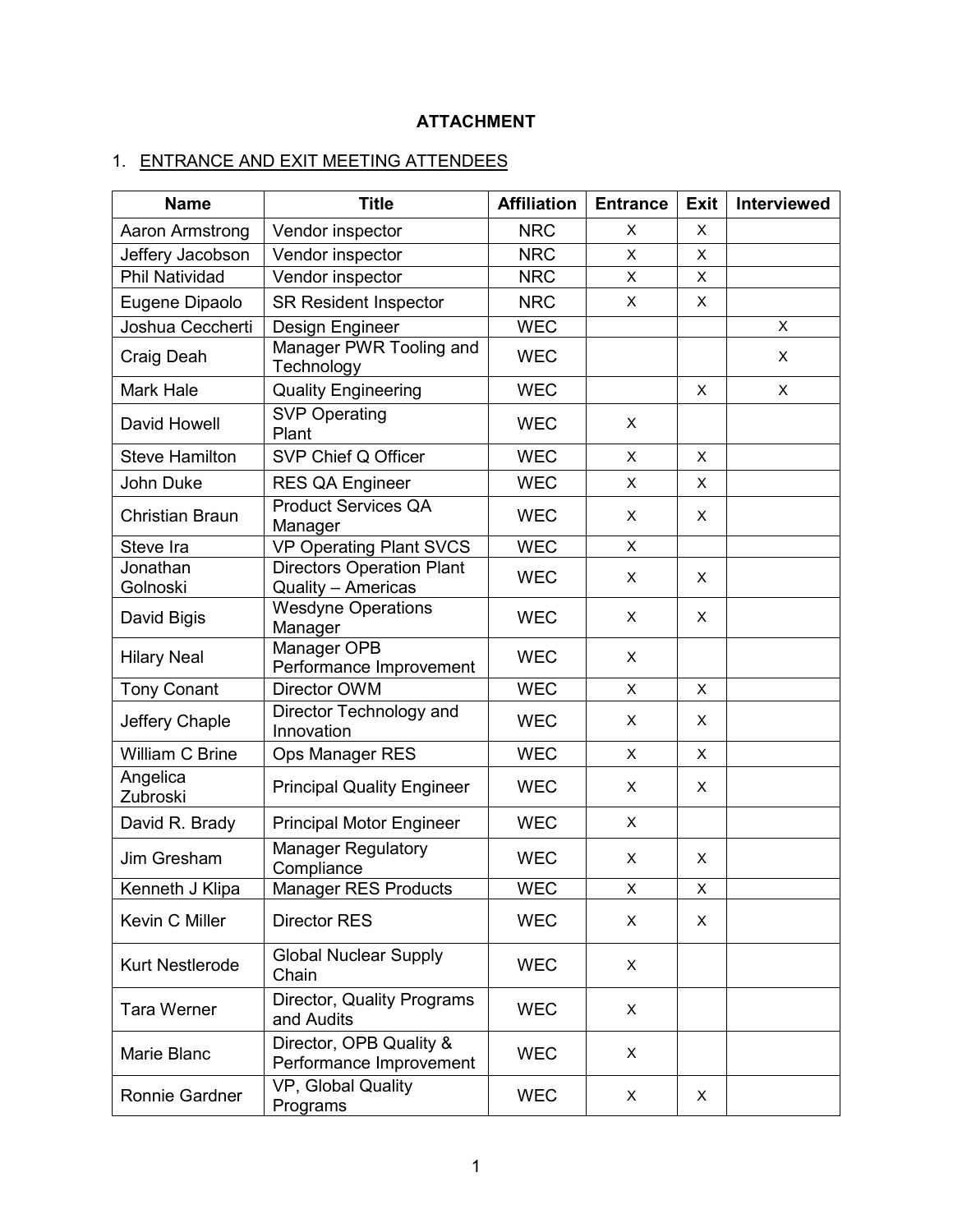| <b>Name</b>             | <b>Title</b>                                                            | <b>Affiliation</b> | <b>Entrance</b> | <b>Exit</b> | <b>Interviewed</b> |
|-------------------------|-------------------------------------------------------------------------|--------------------|-----------------|-------------|--------------------|
| <b>Bruce Bevilacqua</b> | Director, Global Field<br>Services Products &<br>Operations Integration | <b>WEC</b>         | X               |             |                    |
| <b>Mike Pribish</b>     | Director of US Ops                                                      | <b>WEC</b>         |                 | X           |                    |
| <b>Thomas Becker</b>    | Res Eng. Mgr.                                                           | <b>WEC</b>         |                 | X           |                    |
| <b>Ron Wessel</b>       | Licensing Engineer, U.S.<br>Licensing & Regulatory<br>Support           | <b>WEC</b>         |                 | X           |                    |
| Amanda Miller           | Licensing Engineer, US<br>Licensing & Regulatory<br>Support             | <b>WEC</b>         |                 | X           |                    |
| <b>Bill Catullo</b>     | Fellow Engineer,<br><b>Regulatory Compliance</b>                        | <b>WEC</b>         |                 | X           |                    |

# 2. INSPECTION PROCEDURES USED

Inspection Procedure (IP) 36100, "Inspection of 10 CFR Part 21 and Programs for Reporting Defects and Noncompliance," dated February 13, 2012.

IP 43002, "Routine Inspections of Nuclear Vendors," dated July 15, 2013.

IP 43004, "Inspection of Commercial-Grade Dedication Programs," dated November 29, 2013.

#### LIST OF ACRONYMS USED:

| <b>CAPAL</b> | Corrective Action, Prevention, and Learning            |
|--------------|--------------------------------------------------------|
| <b>SFHT</b>  | Spent Fuel Handling Tool                               |
| <b>WEC</b>   | <b>Westinghouse Electric Corporation (Waltz Mills)</b> |
| <b>DENC</b>  | design evaluation/non-conformance                      |
| PO           | purchase orders                                        |
| hp           | Horsepower                                             |
| <b>OEM</b>   | original Equipment Manufacture                         |
| <b>CAP</b>   | <b>Corrective Action Program</b>                       |
| <b>TECO</b>  | <b>TECO-Westinghouse Motor Company</b>                 |
| <b>CDI</b>   | <b>Commercial Grade Dedication Instruction</b>         |
| <b>CGD</b>   | <b>Commercial Grade Dedication</b>                     |
| kV           | Kilo Volts                                             |

# DOCUMENTS REVIEWED

#### Part 21 Documents

#### Potential Issue (PI) No. 14-018

CAPAL 100001536, "7000V Motor Lead Cable Process Issues," dated May 27, 2014 LTR-SRC-14-70, "Opening Request for PI-14-18, Rockbestos SR Lead Cable 600 Volt and 7000 Volt Installation and Manufacturing Processing issues-CFC Motors," dated April 30, 2014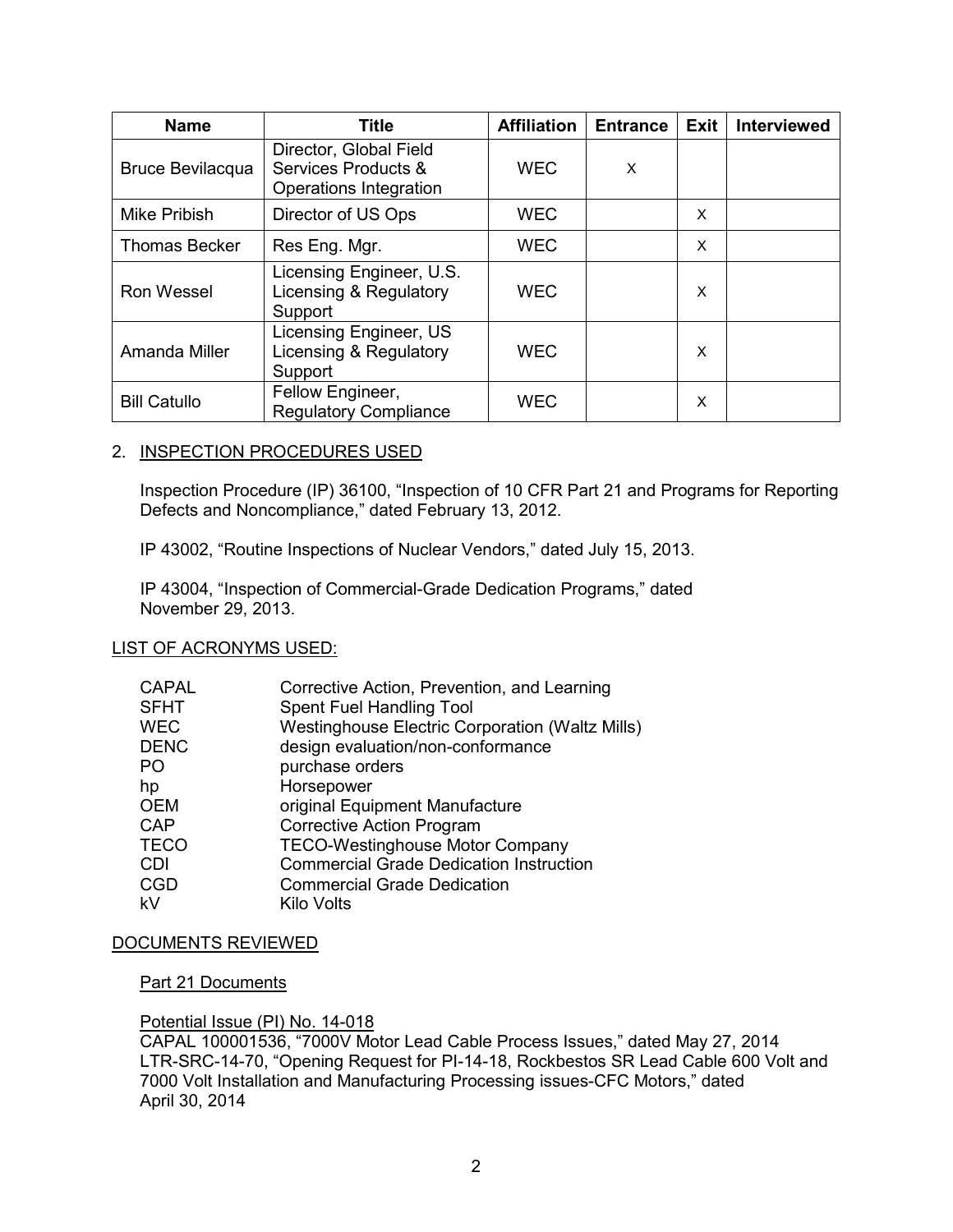LTR-SRC-14-80, "Closeout Request for PI-14-18, Rockbestos SR 7000 Volt Lead Cable for Safety-Related Motors," dated June 5, 2014

## PI No. 14-022

CAPAL 1000010322, "RCP Turning Cane Threaded Fastener," dated May 4, 2014 LTR-SRC-14-72, "Opening Request for PI-14-022, RCP Turning Vane Threaded Fasteners," Dated May 8, 2014

LTR-SRC-14-107, "Closeout Request for PI-14-22, RCP Turning Vane Threaded Fasteners", dated July 17, 2014

#### PI No. 15-007

CAPAL 1000068148," Auxiliary Motor Stator Winding not in Accordance with Original Design," December 17, 2014

LTR-SRC-15-15, "Opening Request for PI-15-007, Auxiliary Motor Stator Winding Not in Accordance with Original Design," February 4, 2015

LTR-SRC-15-23, "Closeout Request for PI-15-007, Auxiliary Motor Stator Winding Not in Accordance with Original Design," dated February 25, 2015

## PI No. 15-040

CAPAL 1003366837, "Residual Heat Removal Pump Motor Lower Bracket Weld Integrity," dated October 22, 12015

LTR-SRC-15-127, "Opening Request for PI-15-040, Residual Heat Removal Pump Motor Lower Bracket Weld Integrity," dated November 3, 2015

LTR-SRC-15-140, "Closeout Request for PI-15-040, Residual Heat Removal Pump Motor Lower Bracket Weld Integrity," dated December 15, 2015

#### PI No. 16-007

CAPAL 100355851, "Reactor Containment Fan Cooler Motor Design Change," dated January 22, 2016

LTR-SRC-16-22, "Opening Request for PI-16-007, Reactor Containment Fan Cooler Motor Design Change," February 24, 2016

LTR-SRC-16-49, "Closeout Request for PI-16-007, Reactor Containment Fan Cooler Motor Design Change," March 30, 2016

#### PI No. 16-016

CAPAL 100372419, "RCP Model 93A Casing Foot Inelastic Analysis Error," dated March 30, 2016

LTR-SRC-16-51, "Opening Request for PI-16-016, "Model 93A Reactor Coolant Pump Support Feet Qualification," April 12, 2016

LTR-SRC-16-75, "Closing Request for PI-16-016, "Model 93A Reactor Coolant Pump Support Feet Qualification," May 24, 2016

# PI No. 16-031

CAPAL 100397930, "Model 93A RCP Casing at Support Feet," dated July 18, 2016 LTR-SRC-16-100, "Opening Request for PI-16-31, Model 93A Reactor Coolant Pump – Casing Analysis," dated August 2, 2016

LTR-SRC-16-117, "Closeout Request for PI-16-31, Model 93A Reactor Coolant Pump – Casing Analysis," dated September 29, 2017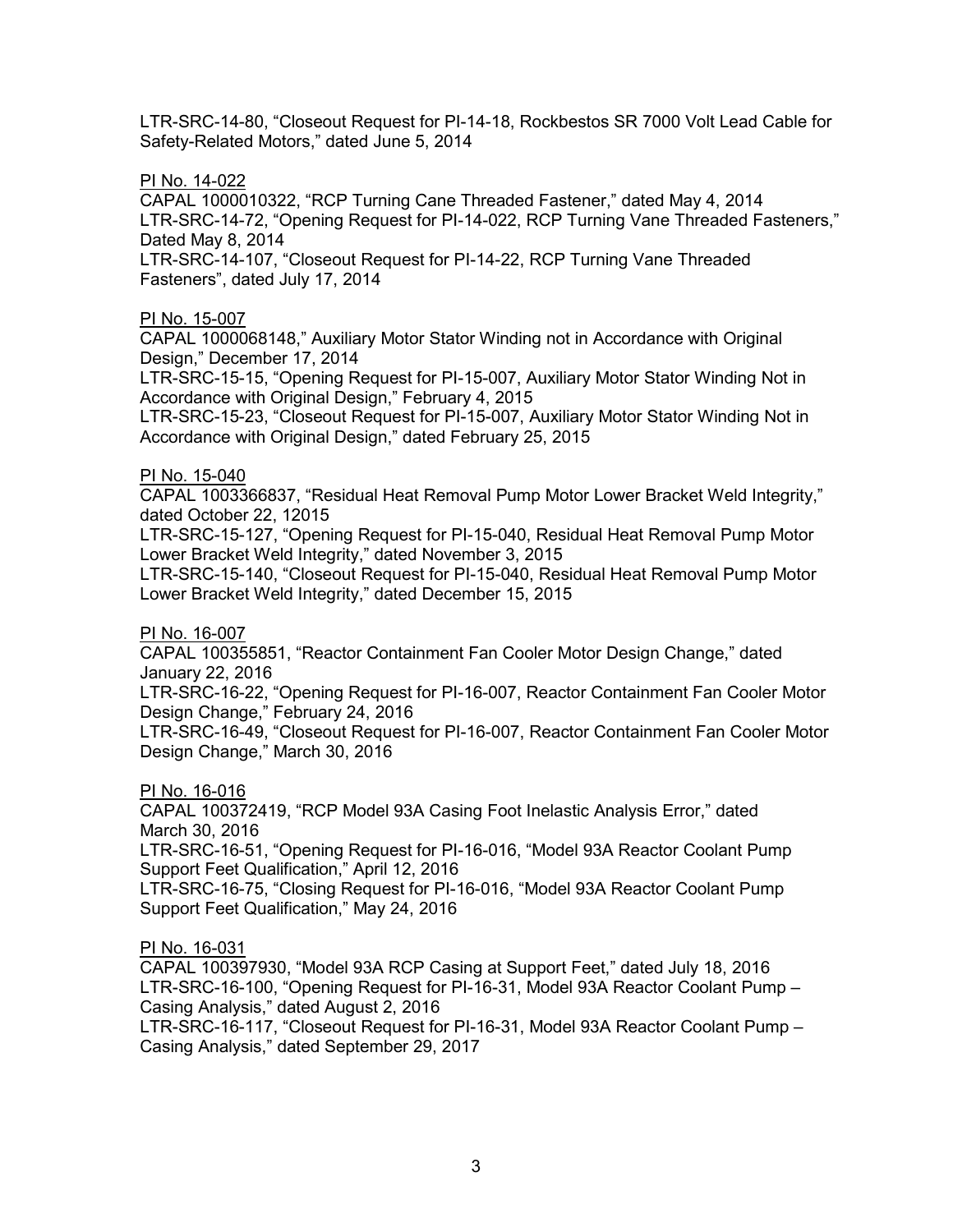## Procedures:

W2-8.2-102, "Safety Classification", Revision 0.1, dated July 29, 2016 Nuclear Master Work Instruction EWI-04-1E-02-6, "AC Stator Insulating Materials— HIMD-ER-85-011," Revision 5, dated 7/16/1999. W2-9.14-100, "Control of Nonconforming Process Outputs, Products and Services," Revision 1.0, dated April 29, 2016 W2-9.14-101, "Use of Hold Tags," Revision 0.0, dated January 8, 2016 W2-9.14-102, "Field Deviation Report," Revision 0.0, dated January 8, 2016 W2-9.14-103, "Stop Work," Revision 0.1, dated January 15, 2016 W2-9.14-200, "Counterfeit, Fraudulent, and Suspect Items," Revision 0.0, dated January 8, 2016 W2-5.1-100, "Westinghouse Corrective Action Program," Revision 0.0, dated January 8, 2016 W2-5.1-101, "Westinghouse Corrective Action Program Procedure," Revision 2.0, dated January 18, 2017 W2-5.1-102, "Issue Review Committee," Revision 2.1, dated January 18, 2017 W2-5.1-103, "Root Cause Analysis," Revision 0.0, dated January 18, 2017 W2-5.1-104, "Apparent Cause Analysis," Revision 0.0, dated January 8, 2016 W2-5.1-105, "Limited Cause Analysis," Revision 0.0, dated January 8, 2016 W2-5.1-106, "Common Cause Analysis," Revision 0.0, dated January 8, 2016 W2-5.1-107, "Corrective Action Review Board," Revision 0.0, dated January 8, 2016 W2-5.1-108, "Effectiveness Review," Revision 0.0, dated January 8, 2016 W2-5.1-201, "Identification and Reporting of Conditions Adverse to Nuclear Safety," Revision 0.1, dated September 19, 2016 PAP-RES-15.1, "Design Evaluations and Non-Conformances," Revision 5.0, dated October 6, 2016 PAP-RES-15.1, "Design Evaluations and Non-Conformances," Revision 6.0, dated February 3, 2016 Corrective Action Reports: CAPAL 100010343, Significance Level 2, and Apparent Cause Analysis 100010343 CAPAL 100308642, Level 2, and Apparent Cause Analysis 100308642 CAPAL 100003075, Level 3 CAPAL 100043234, Level 2 CAPAL 100299235, Level 4 CAPAL 100426743, Level 4 CAPAL 100049109, Level 4 CAPAL 100010322, "Model 93A RCP Dimensional Review and TB-94-06 Inconsistent," dated May 4, 2014 CAPAL 100001196, "Bulged/Ruptured Rockbestos Firewall SR 7000V Motor Lead Cable," dated February 14, 2014 CAPAL 100001238, "Incorrect Oil Levels," dated February 21, 2014 CAPAL 100054076, "MRS-DFD-RES-2646 Actuator Assembly Procedure," dated October 21, 2014 CAPAL 100308642, "Rewound Stator Failure during Acceptance HiPot Testing," dated June 23, 2015 CAPAL 100336837, "77F14105 Lower Bracket Weld Integrity," dated October 22, 2015 CAPAL 100372419, "RCP Model 93A Casing Foot Inelastic Analysis Error," dated March 30, 2016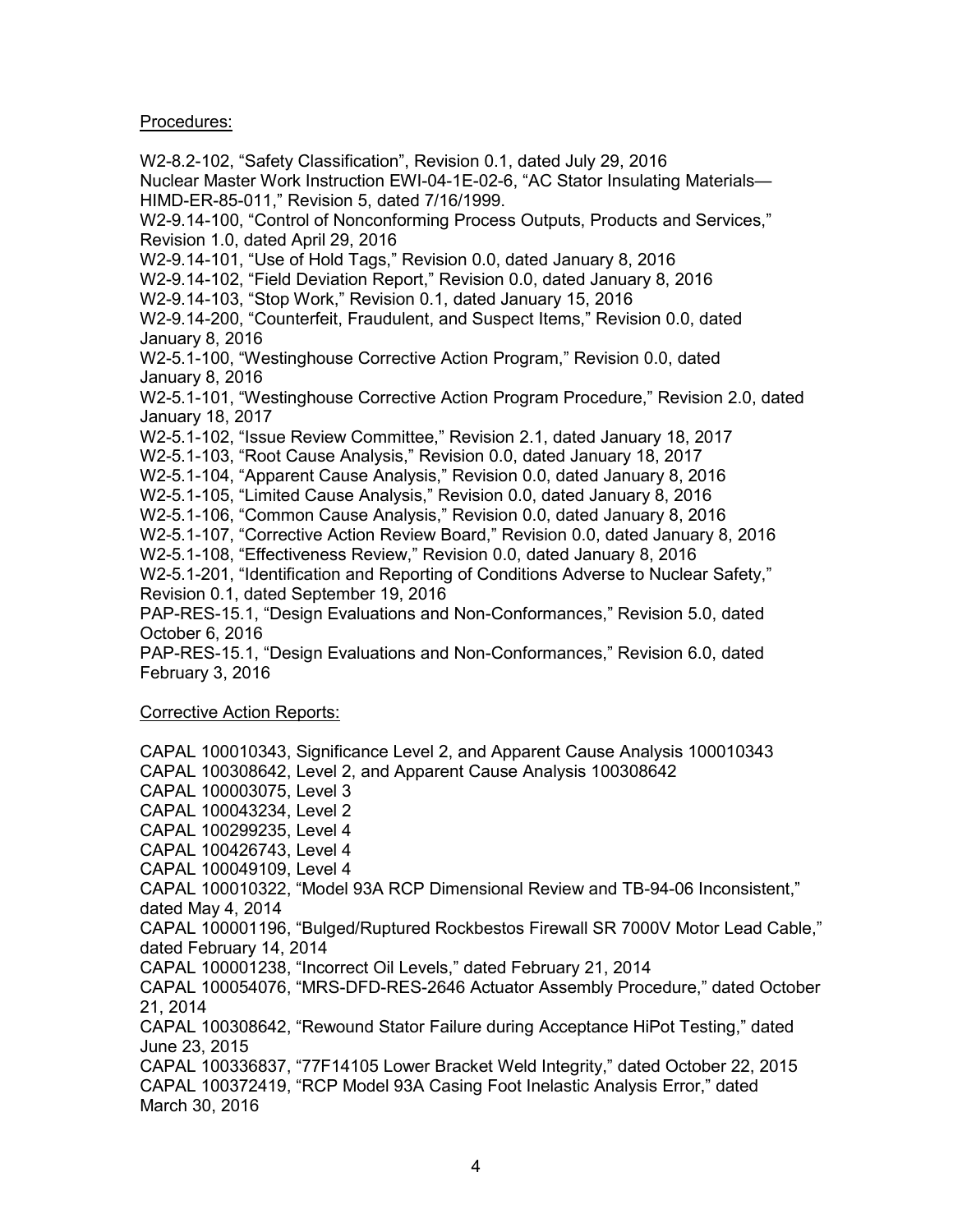CAPAL 100018804, SFPIS Issues Observed at Waltz Mill," dated May 22, 2014 CAPAL 100068206, Zonicbook Calibration Expiration/Use with Red Tag," dated December 17, 2014 CAPAL 100077698, "Disposition of DENC Changed," dated February 3, 2015 CAPAL 100080058, "Customer NCR on Material Traceability Related to 2009-0381B," dated February 18, 2015 CAPAL 100084615, "WEC 15-44 Quality Program Management-CAPAL Timeliness," dated March 1, 2015 CAPAL 100299278, "Inadequate Surveillance on Strategic Product Refurbishment," dated May 8, 2015 CAPAL 100329193, "Seabrook RTDs-Wrong RTDs Installed within the New Seabrook," dated September 25, 2015 CAPAL 100397595, "Fort Calhoun Uncaptured Bearing Non-Conformance," dated July 19, 2016 CAPAL 100011208, "CDI Inconsistencies," dated May 9, 2014 CAPAL 100030975, "Oil Cooler Pressure Test Failure on Motor 68F20803," dated July 14, 2014 CAPAL 100049109, "Vibration Equipment SAP#30011124/ZONICBOOK," dated September 30, 2014 CAPAL 100054784, "Palo Verde RCP Rotor not Balanced Correct," dated October 23, 2014 CAPAL 100068197, "Segregation of Nonconforming Components," dated December 14, 2014 CAPAL 100074700, "Lack of Compliance with CAP Requirements," dated January 27, 2015 CAPAL 100170484, "Calibration of Out-of-Tolerance Notification," dated March 25, 2015 CAPAL 100170968, "L2 &L3 Issues not Compliant with WEC 16.2," dated March 26, 2015 CAPAL 100221961, "Calibration Out-of-Tolerance Notification," dated April 18, 2015 CAPAL 100317266, "Inadequate M&TE Controls for XRF Analyzer," dated August 5, 2015 CAPAL 100338484, "Configuration Control," dated October 28, 2015 CAPAL 10041093, "Failed ASME Code Heat Exchanger for Catawba RHR Motor," dated September 2, 2016 CAPAL 100419890, "Seabrook PCCW Motor Failure," dated October 7, 2016

#### Corrective Action Reports Generated During Inspection:

CAPAL 100449272, "Independent Apparent Cause Analyst Reviewer Completion," dated February 9, 2017 CAPAL 100449282, "Insufficient Documentation for Activity Closure," dated February 9, 2017 CAPAL 100449305, "Extent of Condition for Reactor Coolant Pump 93A Feet," dated February 9, 2017

#### Nonconformance Reports

Design Evaluation/Non-Conformance (DENC) Report DENC-RES-2014087, "High Pressure Injection Pump Motor Leads," dated March 19, 2014 DENC-RES-2014137, "Broken Welds on Air Filter Box," dated May 23, 2014 DENC-RES-2016084, "Reactor Coolant Pump Oil Leak," dated April 28, 2016 DENC-RES-2016211, "Reactor Coolant Pump Flywheel Gap," dated November, 9, 2016 DENC-RES-2014029, "Motor Bracket-to-Stator Mounting Hole," dated January 20, 2014 DENC-RES-2014093, "Residual Heat Removal Pump Motor Leads," March 24, 2014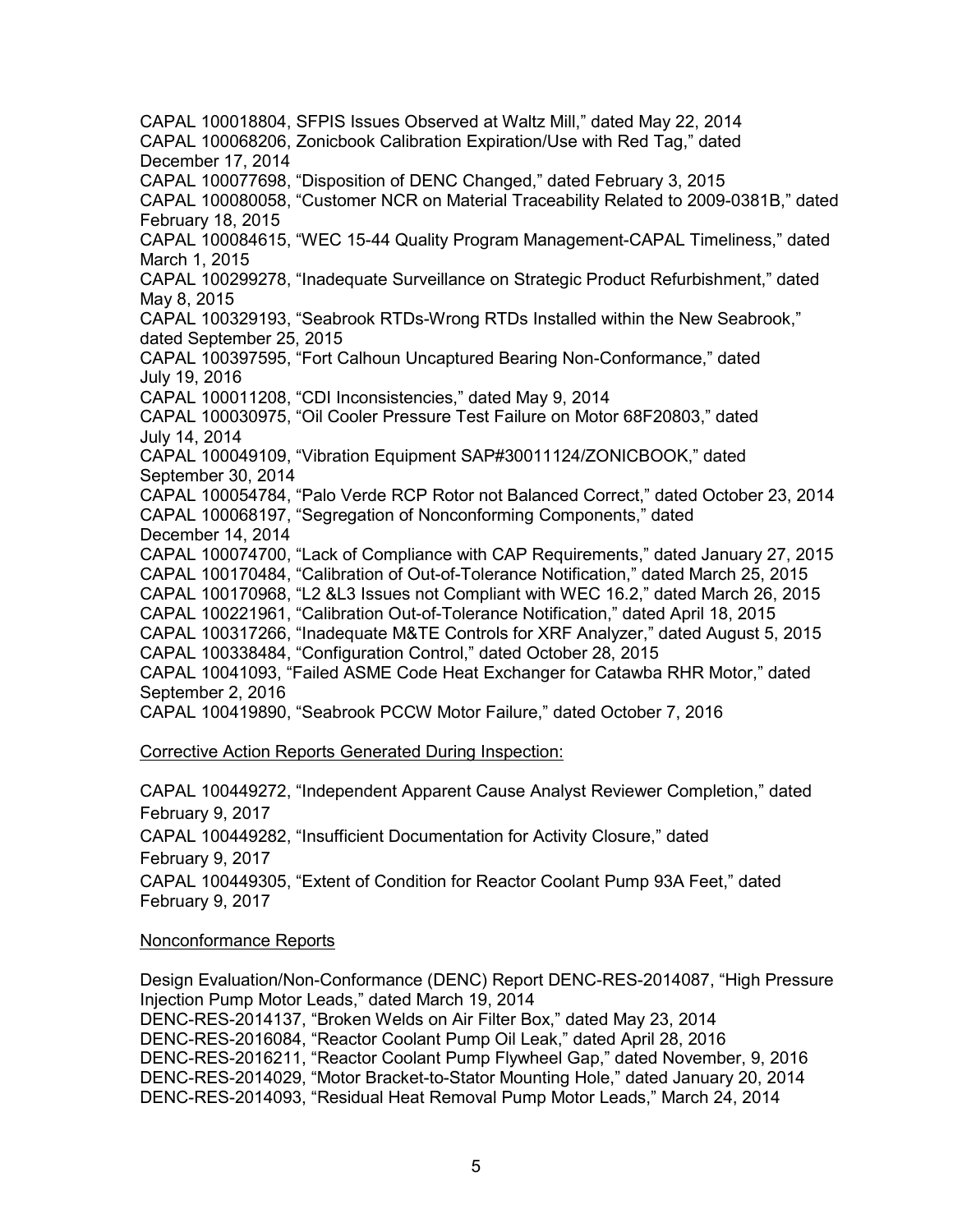DENC-RES-2015002, "Residual Heat Removal Motor Shaft Indication," dated January 7, 2015 DENC-RES-2015075, "High Pressure Injection Motor Stator Bars Loose," dated March 30, 2015 DENC-RES-2015128, "High Pressure Injection Coupling Run-Out," dated June 19, 2015 DENC-RES-2015203, "Final Vibration Test Acceptance Criteria," dated October 10, 2016 DENC-RES-2016096, "Motor Cooler Discrepancies," dated May 13, 2016 DENC-RES-2016187, "Motor Bracket Inboard Lab Seal Bore Oversized," dated September 16, 2016 DENC-RES-2016223, "Bushing Insulating Material Contains Cracks," dated November 28, 2016 DENC-RES-2016228, "Unsatisfactory Foreign Material Inspection," dated December 1, 2016 DENC-RES-2016235, "Motor Oil Darker than Normal," dated December 13, 2016

#### Commercial-Grade Dedication Documents:

Commercial Grade Dedication Instruction CDI-4762, Revision 1, dated 10/6/2016 Commercial Dedication Instruction CDI-2409, Revision 10, dated October 10, 2014 Commercial Dedication CDI-4500663704-04152015: CDI-4129, Revision 4 Commercial Dedication CDI-4500647255-08012014: CDI-2729, Revision 5 Commercial Dedication CDI-4500655263-11182014: CDI-2729, Revision 5 Commercial Dedication CDI-4500655643-11252014: CDI-2729, Revision 5

## Purchase Orders (POs):

98319, Spent Fuel Handling Tool Refurb SP13 105769, 2013-0033 Base Scope & Upgrades [RCP] 115940, SFHT Maintenance FA15 109119 2011-0022 DB RCP Motor Added Scope 119288, Fuel Services and Reactor Technology 120334, Vogtle RCP Motor Offsite Repair 10398691, Entergy Purchase Order, Revision 1 500599140, Arizona Public Service Company Purchase Order 00194321, Duke Contract to Westinghouse

Drawings:

DWG 1144E14, "17x17 Spent Fuel Assembly Modified Handling Tool General Assembly", Revision 6 DWG 1144E14, "17x17 Spent Fuel Assembly Modified Handling Tool General Assembly", Revision 8

# Miscellaneous documents:

LTR-RES-13-131530, "Beaver Valley seal shield shutdown seal (SDS) failed to actuate during post services test," dated July 17, 2013

LTR-RES-13-052, "Notification of the potential existence of a defect pursuant to 10 CFR Part 21," dated July 26, 2013

LTR-RES-13-145, "Closure request for PI-13-29, Beaver Valley seal shield shutdown seal (SDS) failed to actuate during post services test," dated August 6, 2013